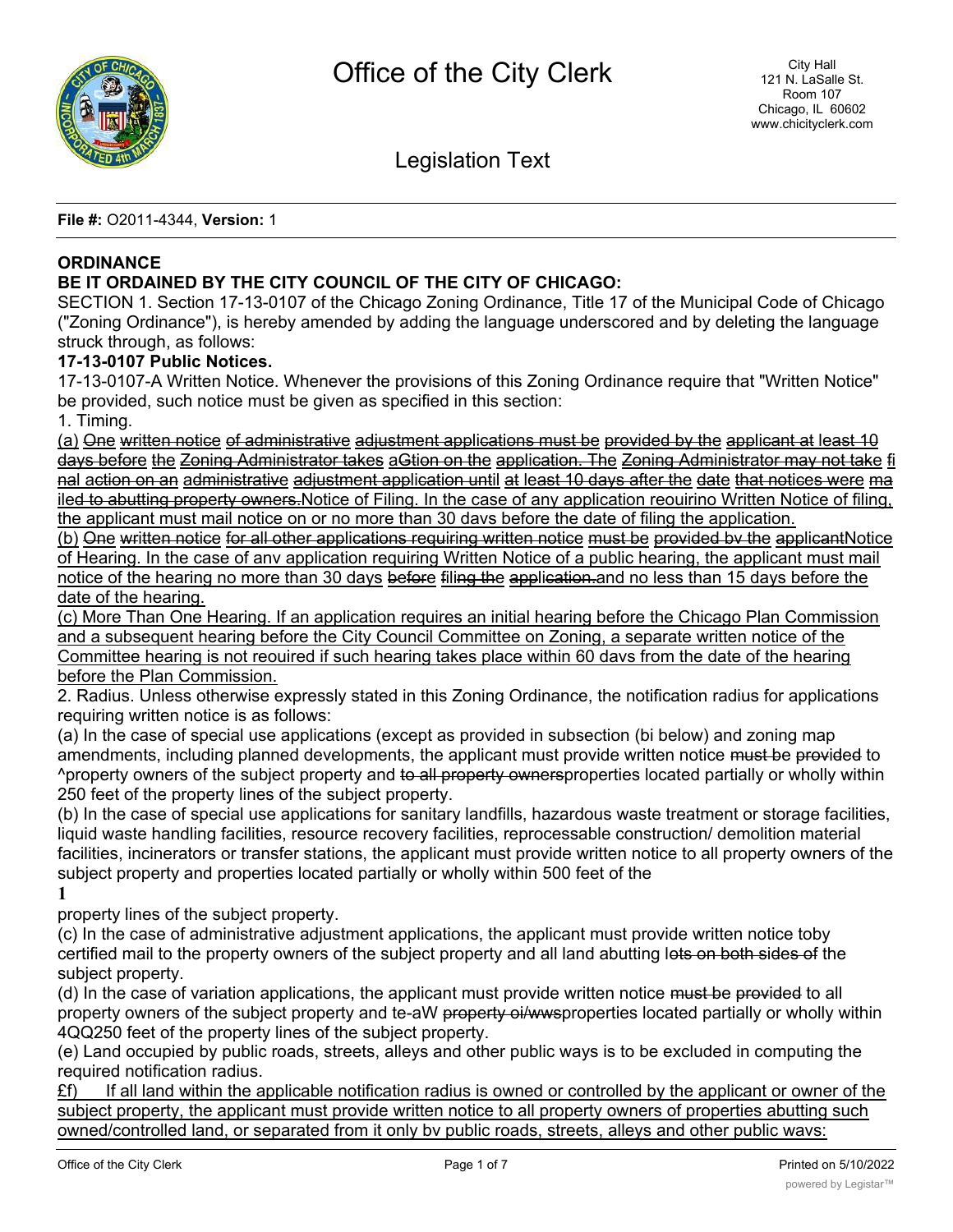provided. however, if there are no such abutting properties located partially or wholly within 1.000 feet of the property lines of the subject property, then no written notice hereunder is reouired.

3. All required written notices must be sent USPSjay first sclass mail through the United States Postal Service unless otherwise expressly statedv in this Zoning Ordinance.

4. Ownership infortnationNames and addresses of property owners must be obtained from the most recent authenticreal property tax records of Cook County.

5. Written notices must contain:

(a) the common street addressfes) of the subject property (if available), or other easily understood geographical reference, such as the nearest cross street or a description of the boundaries of the subject property;

(b) a description of the nature, scope and purposetyp e of application(s) filed and approval(s) reouested. and a brief summary of the application or proposal;

(c) the name and address of the applicant and property owners of the subject property (if different from the applicant);

*(d) for notice of filing, the date that the applicantjiled or intends to file the application; and* public hearing;

(e) for notice of hearing, the date, time and location of the

 $E\mathfrak{f}$  (e) a source fora contact name, telephone number, mailing 2 *1*

address and e-mail address for requesting additional information on the application or proposal;\_and (o) anv additional, relevant information that the review or decisionmaking body reasonably requires the applicant to include in the notice for the type of application filed.

6. If after a bona fide effort to provide written notice, the property owner of the property on which notice is serve d cannot be found at their last known address, or the mailed notice is returned because the property owner cannot be found at their last known address, the written notice requirements of this section will be deemed sati sfiedThe failure of a property owner within the applicable notification area to receive notice does not invalidate the proceedings, provided a bona fide effort to comply with this section has been made.

7. AtEvidence of Compliance. At both (a) the time of filing an application, and (b) not less than 15 davs before a public hearing, the applicant must furnish to the Office of the Zoning Administrator a complete list containing the names and last known addresses of the persons provided with notice. The applicant must also furnish a wri tten affidavit certifvinglast known names and addresses of the property owners within the applicable

notification area, a copy of the notice of filing or hearing (as applicable), registered or certified mail receipts (if applicable), and an affidavit stating that notice of the application or hearing (as applicable) has been mailed in compliance with all applicable written notice requirements.

(a)-Lists and affidavits must be furnished to the Chairman of

the City Council Committee on Zoning for matters requiring final approval by the City Council or to the Chai rman of Zoning Board of Appeals for matters requiring final approval by the Zoning Board of Appeals.

(b)- No hearing will be scheduled or conducted until the

applicant complies with all applicable notice requirements.

8. Whenever the applicant for a matter requiring final approval by the City Council is the Mayor, a member of the City Council or the Zoning Administrator, the written notice requirements are as follows:

(a) Written notice must be given as set forth in paragraphthis Section 17-13-01 07-A2-t<sub>+</sub> except that notice  $\frac{1}{2}$ be served by first-class mail and must be served at least 15 davs before an advertised public hearinoof application filing is not reouired.

(b) Written noticeNotice of any public hearing required before the Chicago Plan Commission must be given by the Department of Zoning and Land Use PlanningHousino and Economic Development.

(c) Notice of any required public hearing before the City Council Committee on Zoning must be given by the City Council Committee on Zoning.

(d)

When if any property in the area requiring notice has been 3

converted to condominiums pursuant to the -Illinois Condominium Aet^Propertv Act. 765 ILCS 605/1 et sea., and contains more than 25 condominium units, notice must be given only to the Condominium Association gove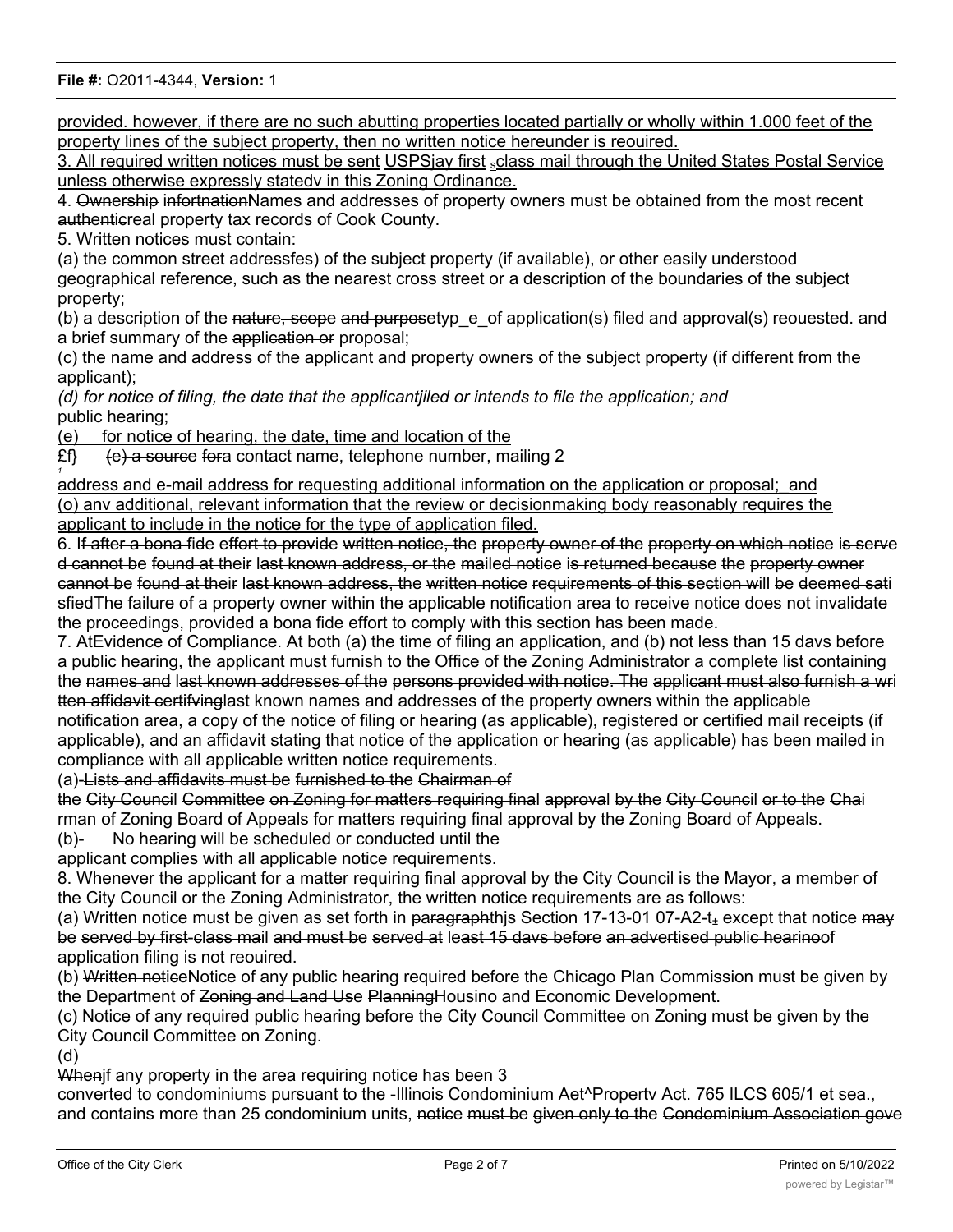rning the property.

-In the case of special use and variation applications, the Zoning

Board of Appeals must send written notice to those persons required to be notified under paragraph 17-13 0107-A2, above.

{a)-This notice must be sent first class mail no more than 30

days and not less than 15 days before the public hearing.

{b}-When any property in the area requiring notice has been

converted to condominiums pursuant to the "Illinois Condominium Act" and contains more than 25 condomi nium units, the Zoning Board of Appeals is only be required to serve notice on the Condominium Association governing the propertv.the applicant is only reouired to give notice to the condominium association governing the property.

|L 4€Mn the case of special use applications for sanitary landfills, hazardous waste treatment or storage facilities, liquid solid waste handling facilities, resource recovery facilities, reprocessable construction/ demolition material facilities, incinerators or transfer stations, the Zoning Board of Appeals must, at least 15 days before the hearing, send written notice of the hearing to the Alderman of the ward in which the facility is proposed to be located and to the Solid Waste Advisory Commission.

17-13-0107-B Published Notice. When the provisions of this Zoning Ordinance require that "Published Notice" be provided, such notice must be given as follows:

1. The City Clerk is responsible for submitting published notices for all matters reouiring final approval by publishino notice of all public hearings before the City Council Committee on Zoning.

2± The Department of Housing and Economic Development is responsible for publishing notice of all public hearings before the Chicago Plan Commission.

3, 2-^The Secretary of the Zoning Board of Appeals is responsible for submitting published notices for all matte rs reouiring final approval bvpublishino notice of all public hearings before the Zoning Board of Appeals.

4, ^Required notices must be published at least once in a newspaper of general circulation within the city. JL 4^The notice must appear in the newspaper no more than 30 days and no fewer than 15 days before the hearing^

 $|L \rangle$  ^Published notice must include a description of the nature of the application and the address and legal, the common street address(es) of the subject property (if available), or other easily understood geographical reference, such as the nearest cross street or a description of the boundaries of the subject property, and the date, time and place of the public hearing.

### 4

17-13-0107-C Posted Notice. When the provisions of this Zoning Ordinance require that "Posted Notice" be provided, the applicant must post a-notice sian(s) on the subject property in accordance with the following requirements:

1. The notice sian(s) must be installed within §15 days of application filing and remain in place until the date of the hearing. The applicant must make oood-faith efforts to keep the sian(s) posted during the entire period.

2. Posted notice must be in the form of an official sign provided by the Office of the Zoning Administrator.

3. T-heAt least one notice sign must be posted in such a way as to be plainly visible from each roadwaysfreef or public right-of-wav abutting the propertysubject property. On large parcels, additional sign(s) mav be reouired on the subject property, as designated bv the Department of Housing and Economic Development.

4. The notice must include:

(a) the common street address(es) of the subject property (if available), or other easily understood geographical reference, such as the nearest cross street or a description of the boundaries of the subject property;

(b) a description of the nature, scope and purposetvoe of application(s) filed and approval(s) reouested. and a brief summary of the application or proposal;

(o)-the name and address of the applicant;

(c) (dfthe date that the application was filed; and

(d) (e) a source fora contact name and telephone number for reouesting additional information on the application or ofeoproposal.

5. A non-refundable posting fee of \$25.00 must be submitted with the application to ensure placement, mainte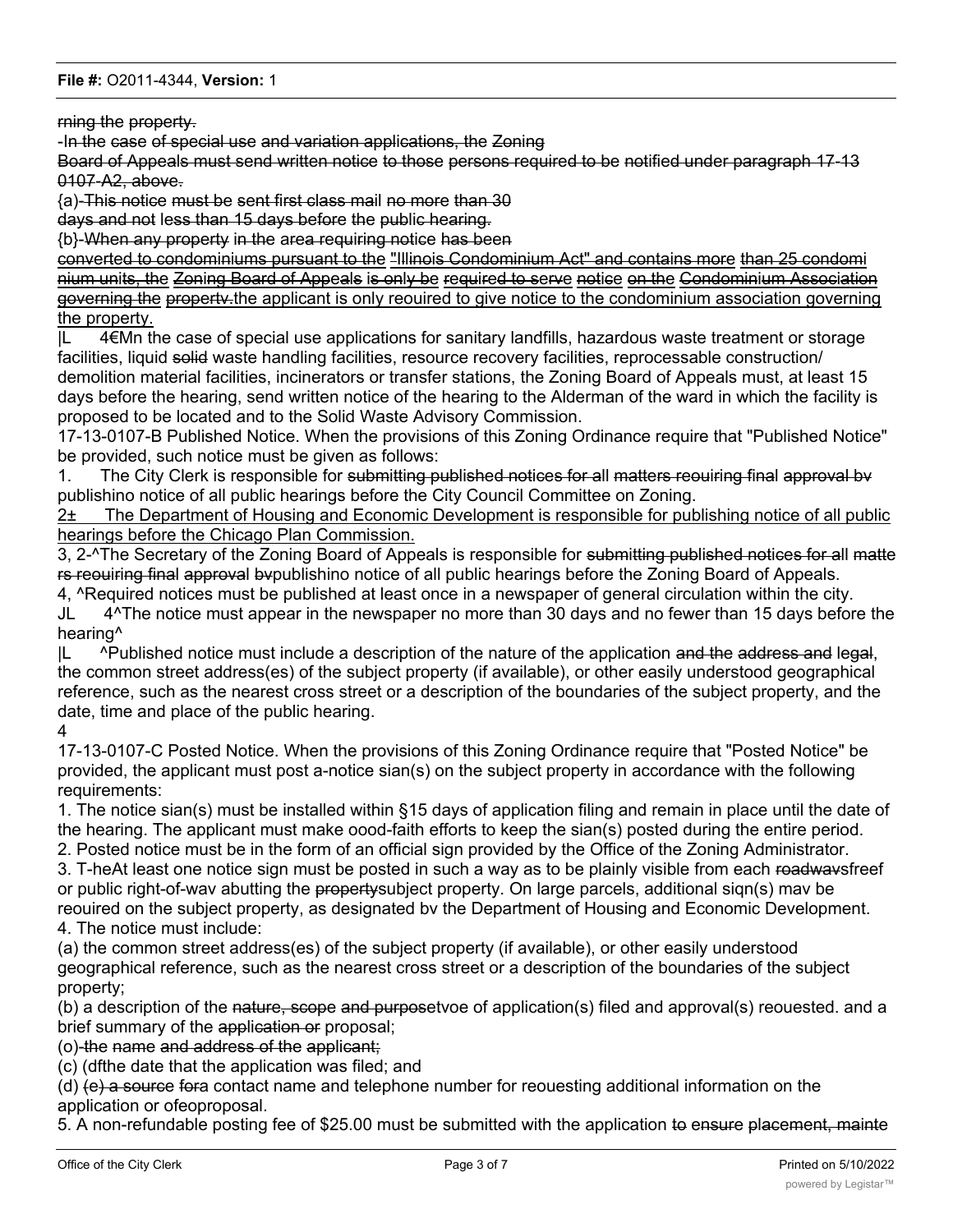nance, and removal of the sign by the applicant, except when the applicant is the Mayor-er<sup>^</sup> a member of the City CounciLthe Zoning Administrator or anv department or agency of the citv.

6. T-heNot more than 30 davs after filing an application, the applicant must furnish to the Office of the Zoning Administrator a written affidavit certifying compliance with all applicable posted notice requirements, along with a photograph or photographs depicting the sign(s), as posted^, and identifying the specific location(s) where posted.

(a)-Affidavits must be furnished to the Chairman of the City

Council Committee on Zoning for matters requiring final approval by the City Council or to the Chairman of Zoning Board of Appeals for matters requiring final approval by the Zoning Board of Appeals.

5

~L (B7-N0 hearing will be scheduled or conducted until the applicant complies with all applicable notice requirements.

JL  $\lambda$ Whenever the applicant for a matter is-either- the Mayor-er- $_{\pm}$  a member of the City Council, the Office of or the Zoning Administrator-witi-be. the Zoning Administrator is responsible for posting notice.

|L §r-AII signs must be removed within 3 days after the public hearing datehas been held or the application has been withdrawn.

10. The Zoning Administrator may adopt guidelines consistent with this Section 17-13-0107-C for the posting of notices ifthe Zoning Administrator determines that those guidelines are necessary and appropriate. SECTION 2. Section 17-13-0108-B of the Zoning Ordinance is hereby amended by adding the language underscored and by deleting the language struck through, as follows:

17-13-0108-B If final action on an application under consideration at a public hearing under this Zoning Ordinance is postponed, deferred or otherwise continued for more than 12 months from the date of the originally scheduled public hearing on the application, new notice of the hearing on the application shall be given, pursuant to the notice requirements of Sections 17-13-0107-A<sub>7</sub> and 17-13-0107-B and 17 13 0107 C. SECTION 3. The table in Section 17-13-0109 of the Zoning Ordinance is hereby amended by adding the language underscored and by deleting the language struck through, as shown on Exhibit A attached hereto. SECTION 4. The flow chart in Section 17-13-0200 of the Zoning Ordinance titled "Text Amendments" is hereby amended as depicted on Exhibit B attached hereto.

SECTION 5. The flow chart in Section 17-13-0300 of the Zoning Ordinance titled "Map Amendments" is hereby amended as depicted on Exhibit C attached hereto.

SECTION 6. Sections 17-13-0303-B and 17-13-0306 of the Zoning Ordinance are hereby amended by adding the language underscored and by deleting the language struck through, as follows:

17-13-0303-B Filing. Zoning Map Amendment applications must be filed with the Zoning Administrator. Written and Posted Notice of the filing of a zoning map amendment application must be provided in accordance with Sec. 17-13-0107-A and Sec. 17-13-0107-C. Upon determining that an application is complete, the Zoning Administrator must transmit the application to the City Clerk. The City Clerk must file all such applications with the City Council at its next regular meeting.

17-13-0306 Hearing - City Council Committee on Zoning. The City Council Committee on Zoning must hold a hearing on all zoning map amendments. Written<sup>^</sup> and Published and Posted Notice of the City Council Committee on Zoning's public hearing must be provided in accordance with Sec. 17-13-0107-Av and Sec. 17- 13-0107-B and Soc. 17 13 0107 C.

6 J

SECTION 7. Section 17-13-0402 of the Zoning Ordinance is hereby amended by adding the language underscored and by deleting the language struck through, as follows:

17-13-0402 Hearing - Plan Commission. In addition to the hearings required under Sec. 17-13-0300, the Plan Commission must hold a public hearing on requests to rezone land within an industrial corridor from an M, PMD, POS or T zoning district classification to any other zoning district classification, and make a recommendation to the City Council before the City Council Committee on Zoning before the Committee's public hearing. Written and Published Notice of the Plan Commission's public hearing must be provided in accordance with Sec. 17-13-0107- $A_T$  and Sec. 17-13-0107-EVafld Sec. 17 13 0107-C.

SECTION 8. Section 17-13-0502-C, 17-13-0502-D and 17-13-0502-E of the Zoning Ordinance are hereby amended by adding the language underscored and by deleting the language struck through, as follows: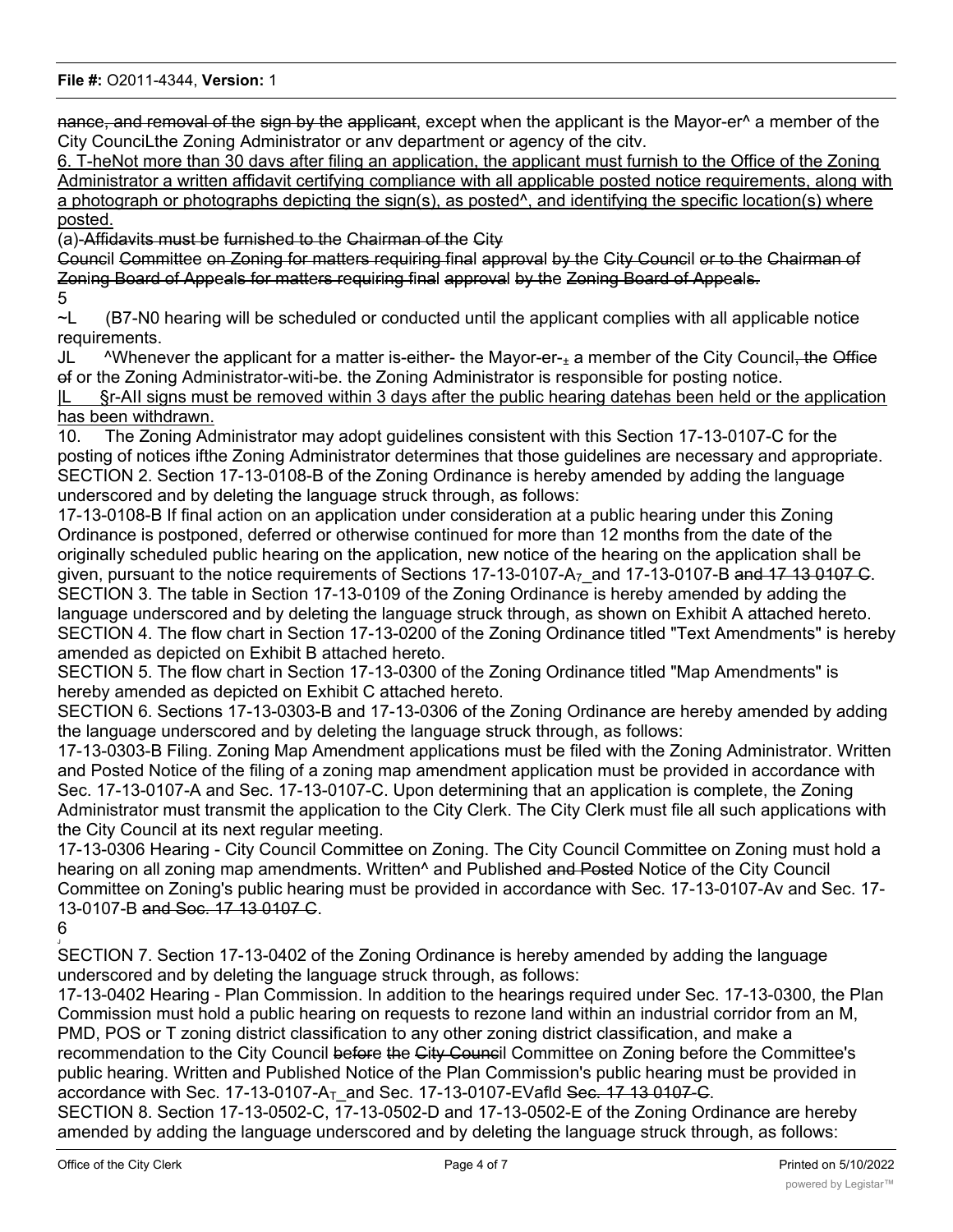17-13-0502-C Whenever the applicant is a member of the City Council or the Zoning Administrator, notice may be served by first class mail. Re^ejvedL

17-13-0502-D Upon receipt of determining that any such application is complete, the Zoning Administrator must transmit an original copy without delay to the Chairman of the City Council Committee on Zoning. 17-13-0502-E In addition to the persons to whom written noticeWritten Notice must be provided under Sec. 17- 13-0300, written noticeWritten Notice of the filing of the application and of the community meeting required by Sec. 17-13-0503 must also be sent to the property owners (and, if applicable, taxpayers of record for leasehold PINs identified pursuant to Section 17-13-0107-A4) of property within the proposed special character overlay district, as determined from the authenticreal property tax records of Cook County. SECTION 9. The flow chart in Section 17-13-0600 of the Zoning Ordinance titled "Planned Developments" is hereby amended as depicted on Exhibit D attached hereto.

SECTION 10. Section 17-13-0602-B of the Zoning Ordinance is hereby amended by adding the language underscored and by deleting the language struck through, as follows:

## **17-13-0602-B Filing.**

1. Planned development applications must be filed with the Zoning Administrator.

2<sup>^</sup> Written and Posted Notice of the filing of a planned development application must be provided in accordance with Sec. 17-13-0107-A and Sec. 17-13-0107-C.

3^ 2-^T-freUpon determining that an application is complete, the Zoning Administrator must transmit an original copy of the application without delay to

7

the City Clerk, who must record it in the proceedings of the City Council at its next regular meetingr 4, 3^The Zoning Administrator must also, within 5 days of application filing, transmit copies of the application to the Plan Commission.

SECTION 11. Sections 17-13-0604-B and 17-13-0606 of the Zoning Ordinance are hereby amended by adding the language underscored and by deleting the language struck through, as follows:

17-13-0604-B Writteny and Published and Posted Notice of the Plan Commission public hearing must be provided in accordance with Sec. 17-13-0107- $A_T$  and Sec. 17-13-0107-B and Sec. 17 13 0107 C.

17-13-0606 Hearing - City Council Committee on Zoning. The City Council Committee on Zoning must hold a public hearing on all planned development proposals for the purpose of reviewing the proposed project and taking testimony. Written<sub>T</sub> and Published and Posted Notice of the Committee on Zoning's public hearing must be provided in accordance with Sec. 17-13-0107-Ar and Sec. 17-13-0107-B and Sec. 17 13 0107 C. SECTION 12. The flow chart in Section 17-13-0700 of the Zoning Ordinance titled "Planned Manufacturing Districts" is hereby amended as depicted on Exhibit E attached hereto.

SECTION 13. Sections 17-13-0702-B, 17-13-0705 and 17-13-0707 of the Zoning Ordinance are hereby amended by adding the language underscored and by deleting the language struck through, as follows: **17-13-0702-B Filing.**

1, An application for designation of an area as a PMD must be filed with the Zoning Administrator. 2, Public notice of an application to establish a PMD must be given in the same manner as for other zoning map amendments under Sec. 17-13-0300, except that the applicant must also provide Written Notice of the

filing of the application and of the community meeting reguired bv Sec. 17-13-0703 to the property owners (and, if applicable, taxpayers of record for leasehold PINs identified pursuant to Section 17-13-0107-A4) of property within the proposed PMD, as determined from the real property tax records of Cook County. 3, 2^4freUpon determining that an application is complete, the Zoning Administrator must transmit an original copy of the application without delay to the City Clerk, who must record it in the proceedings of the City Council at its next regular meeting.

4, 3r-The Zoning Administrator must also transmit copies of the application without delay to the Plan **Commission** 

17-13-0705 Hearing - Plan Commission. The Plan Commission must hold a public hearing on all PMD proposals for the purpose of taking testimony and determining the

8

industrial viability of the district and the need for PMD status. Written<sub>7</sub> and Published and Posted Notice of the

 $\equiv$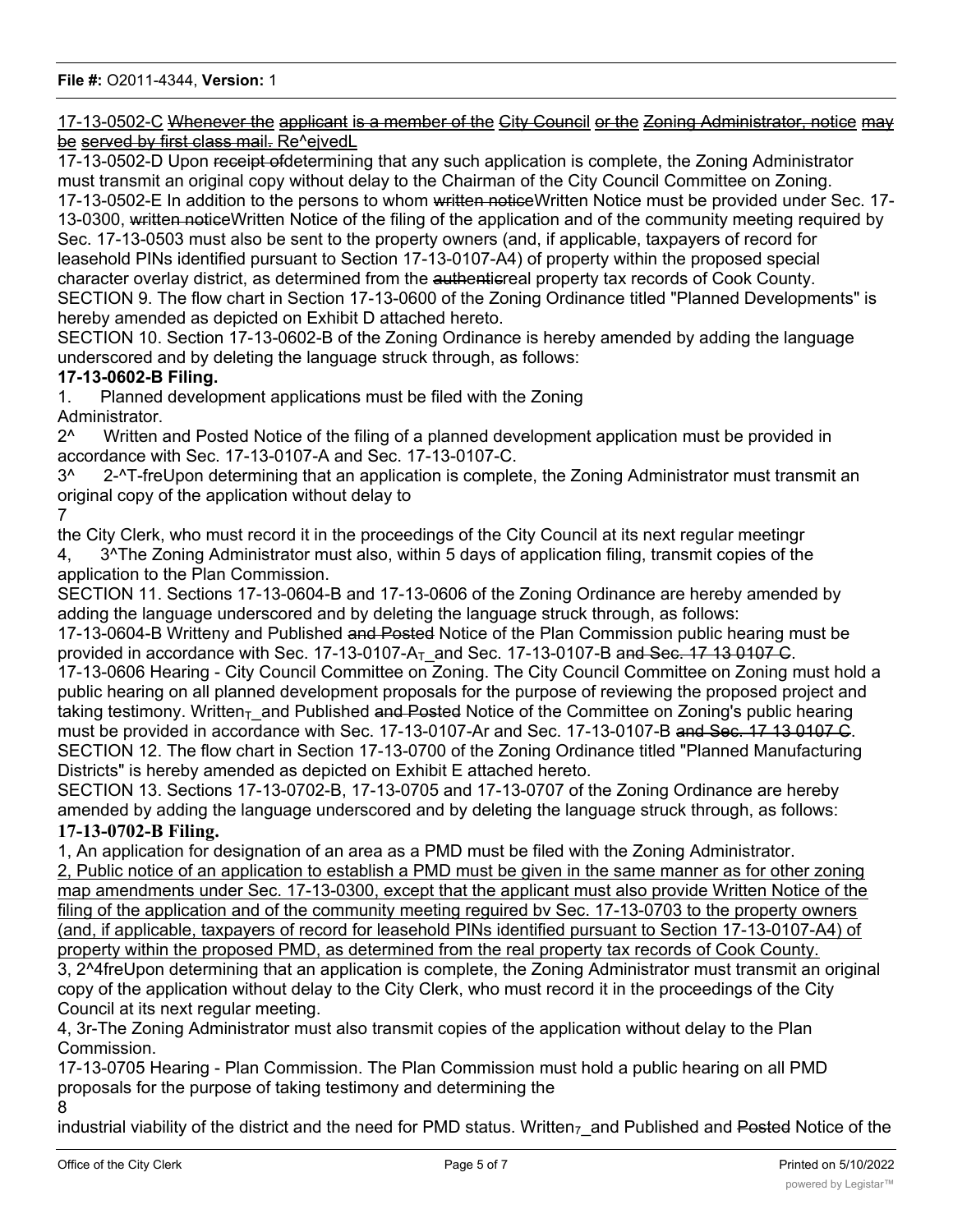Plan Commission public hearing must be provided in accordance with Sec. 17-13-0107-A<sub>T=</sub>§ng;Sec. 17-13-0107-B and Sec. 17 13-0107 C.

17-13-0707 Hearing - City Council Committee on Zoning. The City Council Committee on Zoning must hold a public hearing on all PMD proposals for the purpose of taking testimony and determining the industrial viability of the district and the need for PMD status. Written<sub>7</sub> and Published and Posted Notice of the Committee on Zoning's public hearing must be provided in accordance with Sec.  $17-13-0107-A<sub>7</sub>$  and Sec. 17-13-0107-B and Soc. 17 13 0107 C.

SECTION 14. The flow chart in Section 17-13-0800 of the Zoning Ordinance titled "Site Plan Review" is hereby amended as depicted on Exhibit F attached hereto.

SECTION 15. The flow chart in Section 17-13-0900 of the Zoning Ordinance titled "Special Uses" is hereby amended as depicted on Exhibit G attached hereto.

SECTION 16. Sections 17-13-0902-A and 17-13-0904 of the Zoning Ordinance are hereby amended by adding the language underscored and by deleting the language struck through, as follows:

17-13-0902-A Filing. An application for a special use must be filed with the Zoning Board of Appeals. Written and Posted Notice of the filing of a special use application must be provided in accordance with Sec. 17-13- 0107-A and Sec. 17-13-0107-C.

17-13-0904 Hearing. The Zoning Board of Appeals must hold a hearing to consider the special use application. Written<sub>z</sub> and Published and Posted Notice of the Zoning Board of Appeals' public hearing must be provided in accordance with Sec. 17-13-0107-A<sub>7</sub> and Sec. 1,7-13-0107-B and Soo. 17 13 0107 C.

SECTION 17. The flow chart in Section 17-13-1000 of the Zoning Ordinance titled "Administrative Adjustments" is hereby amended as depicted on Exhibit H attached hereto.

SECTION 18. Sections 17-13-1005 and 17-13-1006 of the Zoning Ordinance are hereby amended by adding the language underscored and by deleting the language struck through, as follows:

17-13-1005 Public Notice. Written notieeNotice of the filing of an administrative adjustment request must be provided in accordance with Sec. 17-13-0107-A.

17-13-1006 Review and Decision - Zoning Administrator. The Zoning Administrator must review each application for an administrative adjustment and act to approve, approve with conditions, or deny the application based on the General Approval Criteria of Sec. 17-13-1007-B and any other specific approval criteria expressly established in this Zoning Ordinance. The Zoning Administrator may not take final action on an administrative adjustment application until at least 10 days after the date that notices were mailed to abutting property owners- in accordance with Sec. 17-13-0107-A.

SECTION 19. The flow chart in Section 17-13-1100 of the Zoning Ordinance titled 9

"Variations" is hereby amended as depicted on Exhibit I attached hereto.

SECTION 20. Sections 17-13-1102 and 17-13-1103 of the Zoning Ordinance are hereby amended by adding the language underscored and by deleting the language struck through, as follows:

17-13-1102 Applications. An application for a variation must be filed with the Zoning Board of Appeals. Written and Posted Notice of the filing of a variation application must be provided in accordance with Sec. 17-13-0107- A and Sec. 17-13-0107-C.

17-13-1103 Hearing. The Zoning Board of Appeals must hold a hearing to consider the application. Written^ and Published and Posted Notice of the Zoning Board of Appeals' public hearing must be provided in accordance with Sec. 17-13-0107- $A_T$  and Sec. 17-13-0107-B and Sec. 17 13 0107 C.

SECTION 21. Section 17-13-1206 of the Zoning Ordinance is hereby amended by adding the language underscored and by deleting the language struck through, as follows:

17-13-1206 Hearing. The Zoning Board of Appeals must hold a hearing to consider appeals. Written notieeNotice of the Zoning Board of Appeals' public hearing must be provided to the applicant and to any property owners (and, if applicable, taxpayers of record for leasehold PINs identified pursuant to Section 17-13 -0107-A4) who were required to receive notice of the action being appealed.

SECTION 22. To the extent that any ordinance, resolution, rule, order or provision of the Municipal Code, or any portion thereof, is in conflict with any provision of this ordinance, the provisions of this ordinance control. If any section, paragraph or provision of this ordinance shall be held invalid by any court, that invalidity shall not affect the remaining provisions of this ordinance.